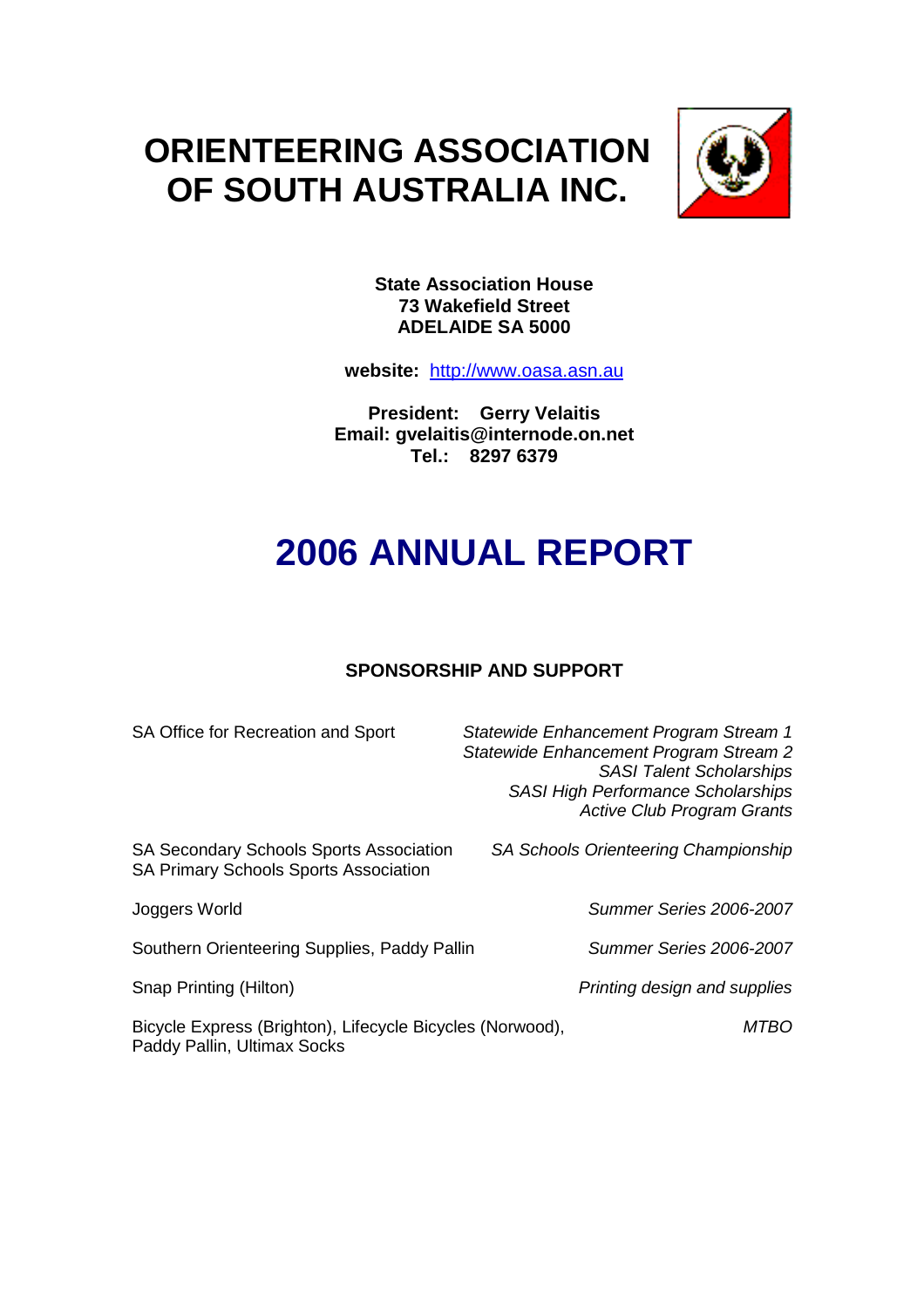## **ORIENTEERING ASSOCIATION OF SOUTH AUSTRALIA INC 2006 COUNCIL**

The Council, comprising the Management Committee and Club Delegates listed below, met on the third Monday of even numbered months to oversee the development and conduct of orienteering in South Australia. The Management Committee met in the odd numbered months.

#### **Management Committee**

President Cerry Velaitis<br>
Secretary Cerry Cerry Velaitis<br>
Secretary Cerry Cerry Cerry Cerry Cerry Cerry Cerry Cerry Cerry Cerry Cerry Cerry Cerry Cerry Cerry Cerry Cer Assistant Secretary **Michelle Chamalaun** Schools Coordinator **David Tilbrook**<br>
Newsletter Editor **David Tilbrook**<br>
Michael Round Newsletter Editor<br>Publicity and Promotion Officer MTBO Coordinator **Steve Sullivan** Government Grants Coordinator Robin Uppill

Secretary **Secretary** Jennie Bourne & Michelle Chamalaun<br>
Treasurer **Chamalaun**<br>
Jennie Bourne Jennie Bourne Technical Officers **Jenny Casanova** (Mapping Coordinator Adrian Uppill) Coaching Coordinator **Coaching Coordinator** Adrian Craig, Susanne Casanova<br>
Coordinator **Adrian Craig, Susanne Casanova**<br>
David Tilbrook Maarten Nieuwenhoven & Heinz Leuenberger

**Club Delegates** Lincoln Orienteers John Lyon Onkaparinga Hills Orienteering Club John Such and Jenny Hembrow Saltbush Orienteers Ken Thompson Southeast Orienteers Tintookies Orienteers **Ken Thompson and Barry Wheeler** Top End Orienteers<br>
Tiuringa Orienteers<br>
Tyson Hillyard Tyson Hillyard and Chris Davill Wallaringa Orienteers **Matube Accord Tenny Casanova and Peter Kreminski/Frank Tomas** Yalanga Orienteers **Doug Fotheringham** 

#### **2006 MEMBERSHIP STATISTICS**

|             | 2006    | 2006            | 2006          | 2006          | 2006           | 2006           | cf. 2005 |
|-------------|---------|-----------------|---------------|---------------|----------------|----------------|----------|
| Club        | m/ships | people<br>reg'd | Family        | <b>Senior</b> | <b>Junior</b>  | School***      | m/ships  |
| ш           | 19      | 48              | $14(1+13R^*)$ | $5(1+4R)$     | 0              | 0              | 28       |
| OH          | 40      | 96              | 25 (22+3C**)  | $11(9+2C)$    | 3              |                | 40       |
| <b>SB</b>   | 27      | 78              | 20 (2+18R)    | 7(7R)         | 0              | 0              | 29       |
| <b>SE</b>   | 5       | 9               | 2(2R)         | 3(3R)         | $\Omega$       | 0              | 7        |
| TЕ          | 35      | 81              | $19(5+14R)$   | $16(5+11R)$   | 0              | 0              | 41       |
| TJ          | 25      | 44              | 11            | $10(9+1C)$    |                | 3              | 27       |
| TΤ          | 43      | 96              | 20 (19+1C)    | 19 (16+3C)    | $\overline{2}$ | $\overline{2}$ | 47       |
| <b>WA</b>   | 17      | 27              | 5             | $10(9+1C)$    |                |                | 18       |
| YA          | 26      | 56              | $14(13+1C)$   | 8             | $\overline{2}$ | 2              | 24       |
| 2006        | 237     | 535             | 130 (83+47R)  | 89 (64+25R)   | 9              | 9              |          |
| cf.<br>2005 | 261     | 630             | 155 (105+50R) | 92 (60+32R)   | 6              | 8              | 261      |

\* R is remote membership- counted as fraction of whole membership by OA

\*\* P is pensioner/concession which counts as Senior for OA

\*\*\* School not counted for membership nos and no assessment of no of people registered

Summary: 2006 OASA membership

83 F + 64 S + 9 J =156 memberships  $47$  RF + 25 RS = 72 remote memberships plus 9 Schools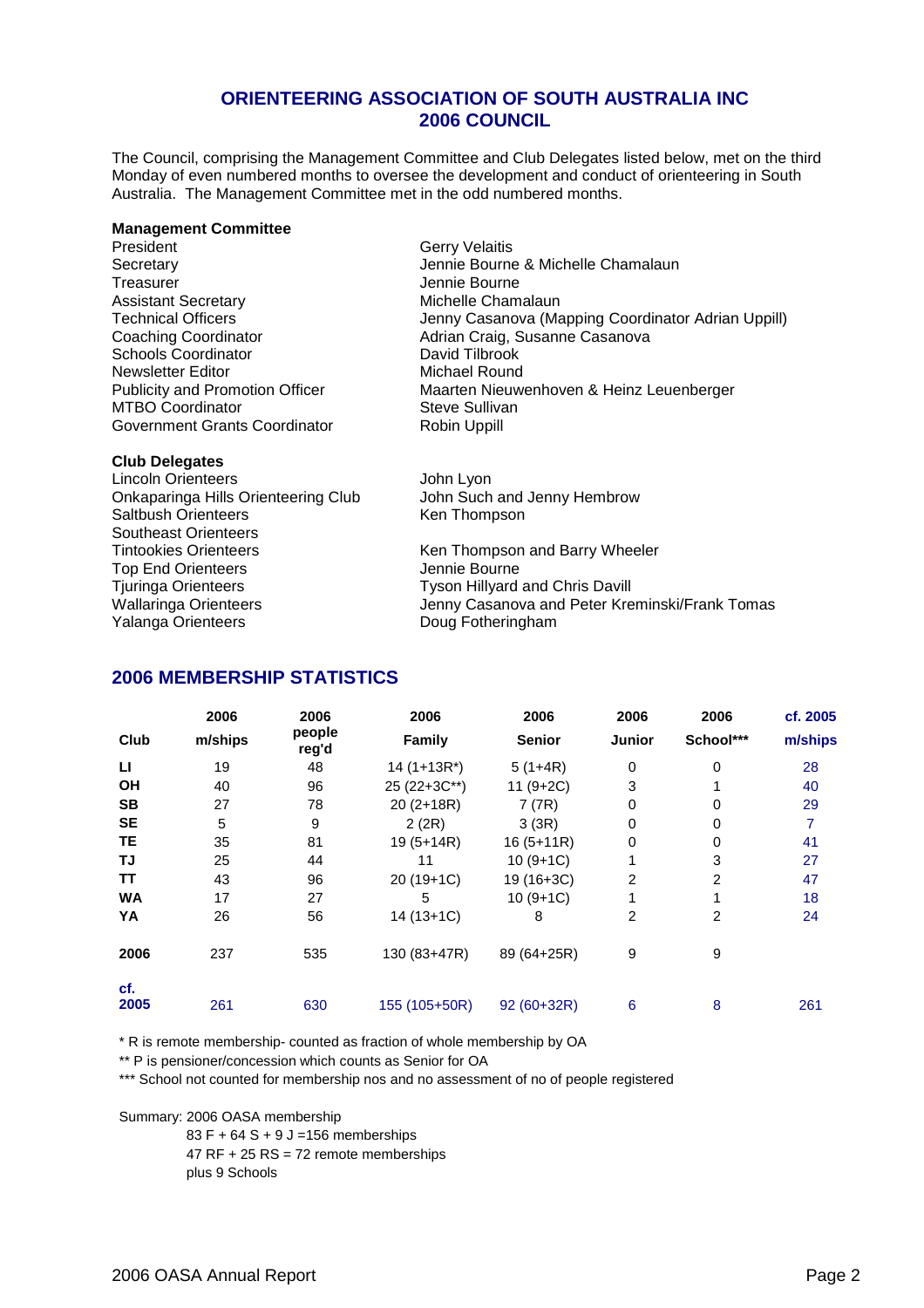## **PRESIDENT'S REPORT**

## *Highlights for 2006*

The key highlight for all Australian Orienteers would surely have been Australia's first ever Gold medals at the Junior World Orienteering Championships (JWOC) in Lithuania, for classic distance in July, and at the World Orienteering Championships (WOC) Sprint event in Denmark in August. Hanny Allston of Tasmania capped off a number of other world firsts with her wins, : namely first non-European to win a JWOC event, and the first ever competitor to simultaneously hold Junior and Senior World titles. (and Hanny also collected a Silver medal at the JWOC sprint event) Truly an inspiring performance, which made headlines in Europe ( while barely rating a mention in the Australian media). A number of our own OASA members were competing overseas at the time and were fortunate to witness these outstanding achievements.

Among our own members, both Simon Uppill and Vanessa Round are currently Australia's top juniors, in Mens & Womens 17-20 Elite classes, and lead their fields by significant margins. These top rankings are the result of outstanding talent and hard work and discipline, demonstrated on a consistent basis in Australian (and overseas) competition throughout 2006. At the Senior Elite level, Kerrin Rattray was chosen in Australia's team to compete at WOC and other international events. Susanne Casanova also finished 2006 with a ranking in the top 10 of the W 21 Elite class. These representatives bring credit to OASA, and to their coaches, managers and colleagues, by their outstanding performances, and by the way they have conducted themselves as ambassadors of our region.

The program of events held in 2006 included all the club run events over the winter program, both foot Orienteering and Mountain Bike Orienteering. We are struggling to build numbers of participants for the latter discipline, limited in part by the availability of areas to present new challenges. However MTBO continues to be enthusiastically coordinated by Steve Sullivan.

Wonderful weekends of Orienteering were held at BriGlen north of Burra in April by WA and YA, Flinders Ranges on the June long weekend by OH, TT and SB, and on the Wirrabara maps in July by OH and TT. In August, TT also hosted an excellent State Championships on the new Ngaralta Country map near Monarto. The State Relays Championships were also highly successful, and universally praised, being planned and run by the Southern Arrows as a fund-raising and teambuilding exercise.

The Summer Series continues to grow, under the co-ordination of Ken Thompson for 2006-07. Events were organised on behalf of OASA by the juniors with much appreciated support where necessary from event coordinators Barry Wheeler, Adrian and Robin Uppill. They have delivered excellent and professionally presented events supporting the dual aims of using these events for the purpose of a run and social gathering for the regulars and a promotional series for newcomers. Heather Lee kept the juniors efforts on track by arranging and constantly updating the roster to provide full coverage while sharing the workload.

A large number of newcomers and less regular orienteers attend the Summer Series events, and to maintain and increase the membership, some of these need to be converted into new members. As membership is at the club level, the clubs need to contribute by following up newcomers and using their own street-park events as promotional activities, in order to build up their own membership base. Maintaining and increasing membership needs to be a joint effort between OASA and the clubs.

A significant contribution to the future success of the Summer Series (and for other street-park events) has been the completion of the Torrens Mapping project by Ken Thompson and Andrew Slattery, being the updating and linking of various maps along the Torrens Valley from Hackney to Highbury, into one unified whole, enabling much greater variety of courses, and higher quality events, than was ever possible in the past.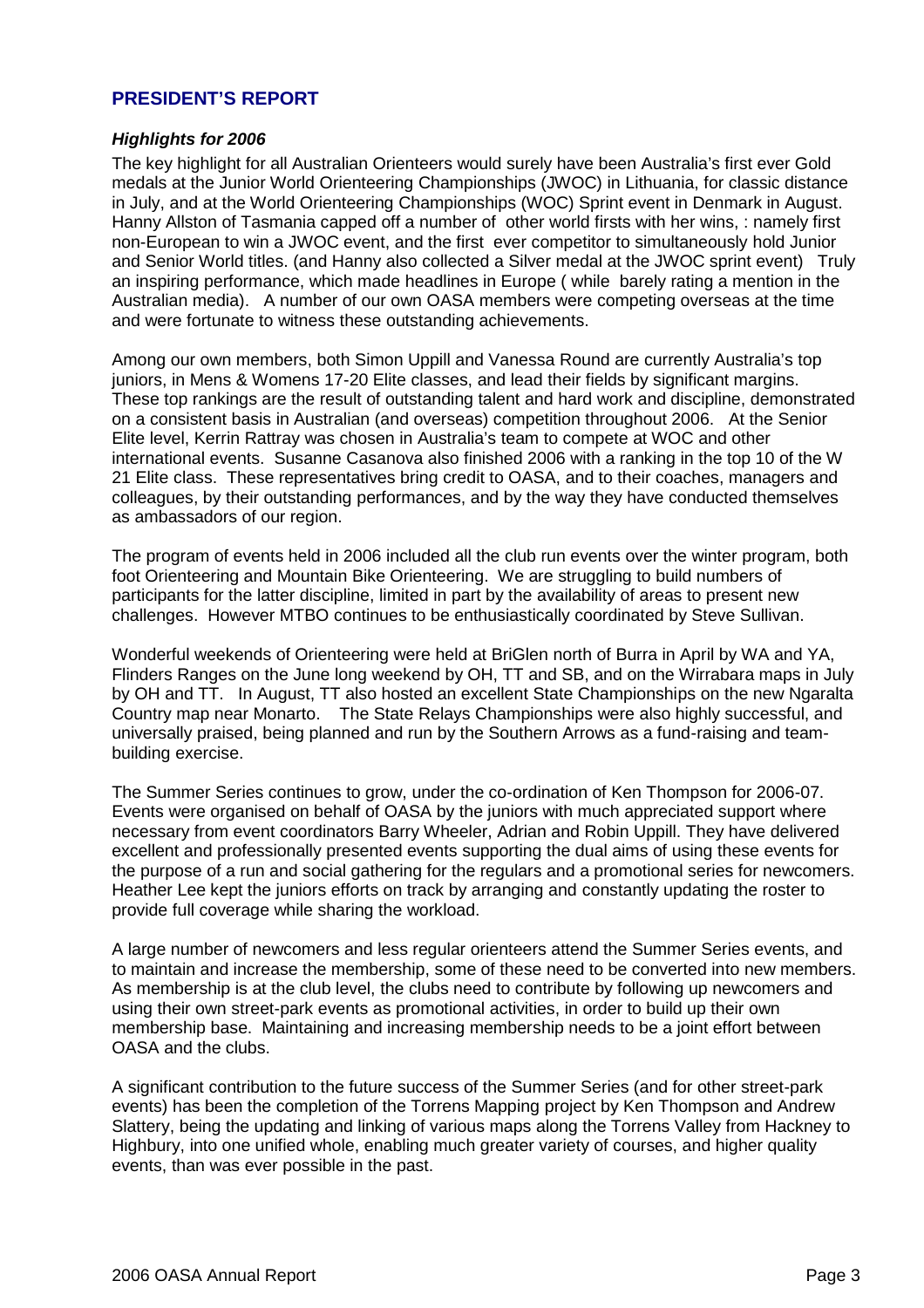## *Office for Recreation and Sport*

OASA continues to receive significant funding from the Office for Recreation and Sport (ORS), and we have guaranteed funding of \$30,000 per year until the 2006-07 financial year as the last year in a three year funding cycle of the StEP Stream 1 Grants. Reporting for the second year of 2005-06 was submitted in September 2006. We also received funding of \$5700 for the purchase of IT equipment including SI (timing) units, with first use to support the Australian Easter Three Day Carnival .

Without the ORS funding, many of the programs undertaken (refer to the financial report) would not be possible. In particular, subsidies contribute to team travel (schools and NOL), coaching activities, advertising by OASA, and school and other development activities including production of school and other maps.

#### *Policies*

OASA has developed and continues to maintain a number of policies. Although these are part of the requirements to receive the funding from the Office of Recreation and Sport, they are also considered necessary by management for the running of the sport in South Australia. These include Safety Policy and Guidelines (incorporates Hot Weather Policy), adoption of the Orienteering Australia (OA) Anti-Doping Policy, and the OA and State Government Member Protection Policy (MPP). Early in 2006, OASA created the position of Member Protection Information Officer as part of its on-going commitment to this area, with thanks to Bec Hatcher for taking on this role.

#### *Land Access*

Orienteering continues to be pressured with respect to land access, particularly in the Adelaide Hills, where ForestrySA and the Department of Environment and Heritage are the land owners of many of our areas. For consistency of approach, it is essential that dealings with such bodies be initiated at the OASA level to determine access conditions for the clubs and other groups (e.g. coaching activities). We are then able to demonstrate that we have a consistent set of policies being used by all clubs (e.g. safety, environmental). Then, if issues are raised with event organisers that change previous conditions affecting mapped areas, they should be brought to the attention of OASA management to follow-up. OASA are currently working with DEH and Forestry SA on policies for Orienteering, and also respond to management plans for specific areas. Recent management plans reviewed by OASA include Anstey Hill, Redbanks, Sturt Gorge and Shepherds Hill.

#### *National Level*

Two years ago, Orienteering Australia (OA) had its funding removed from the Australian Sports Commission for development activities, although funding for high performance and elite activities was retained. In order to make up some of the funding shortfall, new State-body registration fees have recently been introduced by OA, as well as a participation levy for all publicly advertised events commencing in 2007.

OA also has a number of committees, and now that OA has reduced its paid officers (as an outcome of reduced funding), these committees are taking a more active role. From OASA, Robin Uppill chairs OA's IT committee. OASA is also well represented on the OA Board, via Ben Rattray as OA's Director of Development, and via Robin Uppill as Director Special Projects.

OASA was represented at national level meetings with Jenny Casanova and myself attending the AGM, and Tyson Hllyard and myself the Annual Conference in December. Robin Uppill also attended these and other meetings, as Board and Committee member of OA.

South Australians continued to participate in national events with many individuals competing at the Australian Three Days in the Castlemaine area, and the Australian Championships in Western Australia.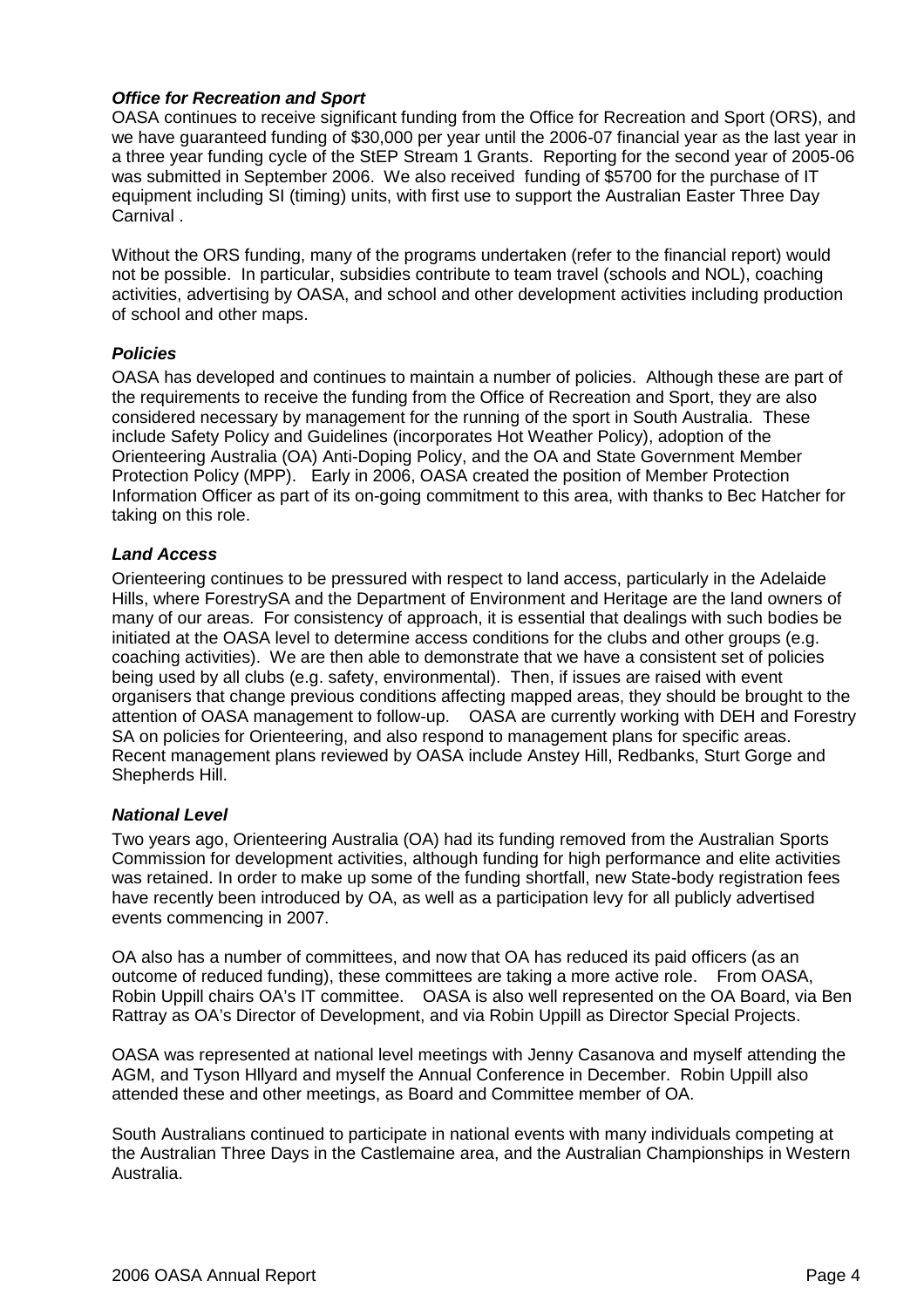The schools team competed in the Australian Schools Championships in Western Australia (jointly managed by Heather Lee and Bec Hatcher, assisted by coach John Nieuwenhoven). Heather Lee deserves particular praise for her energy and enthusiasm in co-ordinating fundraising activities throughout 2006, which were a major factor in defraying the higher-than-usual costs of flying the schools team to WA and meeting other travel expenses. I also extend my personal appreciation for the professionalism and leadership shown by Managers Heather and Bec, as I noted while observing their team in action in WA.

The National Orienteering League (NOL) now includes junior and senior divisions, and we had representatives from the Southern Arrows at all NOL events, although not always a full team, due to financial or study constraints. Particular thanks must go to Tyson Hillyard as manager, and to Susanne Casanova as coach, for continuing to develop the Southern Arrows team, not only as a competitive force, but also as an enthusiastic and committed group of young people representing our region with great team spirit.

In 2007 the Australian Three Day carnival will be held in South Australia with events based around Burra for the Easter weekend, with the Australian Middle Distance Championships and a badge event to be held the following weekend in the Mount Lofty Ranges. Planning for this is well underway under the leadership of Jenny Casanova, and oversight from Robin Uppill as overall event controller. It is noteworthy that two of the events in this carnival will have International ranking status for elite Orienteers.

## *OASA Management*

For all of 2006, OASA was unable to fill the key role of Secretary.

In many ways this is symptomatic of an organisation that is stretching its volunteers to the limit, by attempting to provide an ever-widening range of services to its members, while at the same time meeting increasing requests for information and statistics and reports from its parent body and from its funding agencies.

While the business of OASA is primarily the oversight of Orienteering in our region, as both a sport and recreation, the burden of compliance is significant, and is a real barrier to attracting volunteers to senior positions, such as Secretary. Such a key position, when vacant, necessarily increases the burden on remaining office bearers. So it is with particular gratitude that I thank Treasurer Jennie Bourne, immediate Past President Robin Uppill and Minutes Secretary Michelle Chamalaun for their pro-active co-operation in seamlessly plugging the gaps and taking on and sharing the workload of our missing Secretary during the whole of last year.

Fortunately, a few weeks ago, Ken Thompson volunteered to fill the position of Secretary, so 2007 should be a more manageable year in that regard.

OASA has been led during the past year by the following management group –

Treasurer: Jennie Bourne Secretary: various persons, as described above Minutes Secretary: Michelle Chamalaun Technical Officers: Jenny Casanova (Mapping coordinator - Adrian Uppill) Schools Coordinator: David Tilbrook Member Protection Information Officer: Bec Hatcher Coaching and Training Coordinators: Susanne Casanova and Adrian Craig Editor *SA Orienteer*: Mike Round Publicity and Promotion: Maarten Nieuwenhoven and Heinz Leuenberger MTBO Coordinator: Steve Sullivan Easter 2007 Coordinator: Jenny Casanova Government Grants Coordinator: Robin Uppill

I thank the above management team for their efforts in 2006, and to club delegates for attending the OASA Council meetings. The role of club delegates is essential in reporting back to clubs on OASA activities and bringing feedback to OASA in response to items raised.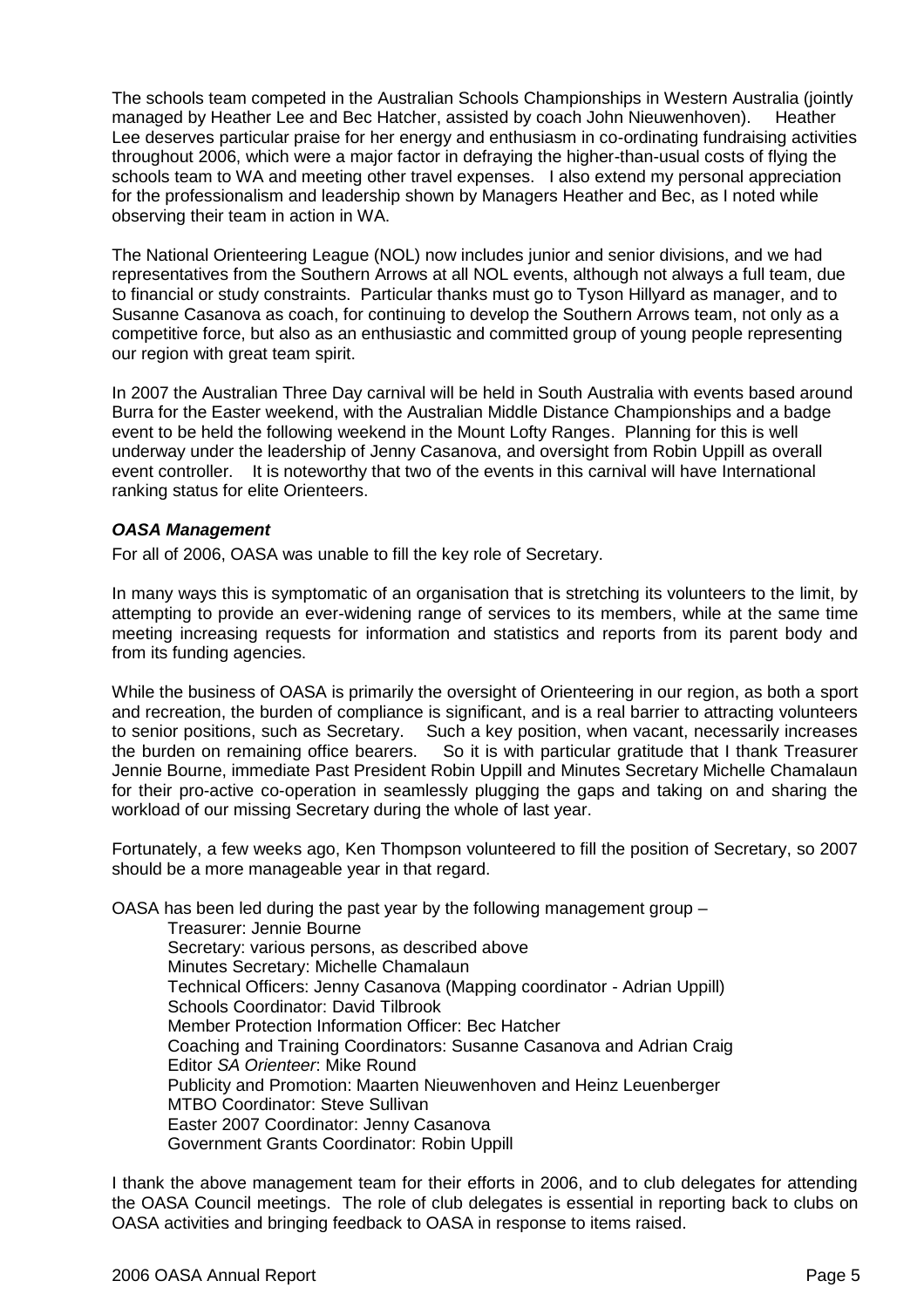I also record my personal appreciation of Robin Uppill's assistance, via consultation and advice, which helped me climb the learning curve in this Presidential role. Robin's many years on the OASA Management Committee, including three years experience as immediate past President, and current management roles within OASA and OA, have created a wealth of knowledge and wisdom that I appreciate being able to draw upon in my role. It is fitting that the contributions of both Robin and Adrian Uppill were recognised last November via presentation of OASA's annual John Hall Memorial Service Award.

## *Other Activities*

Much of this is covered in other reports, however I would like in particular to thank

- Contribution of John and Jeffa Lyon in developing the Talent Identification program, including the Year 7/8 camp accommodated on their property.
- Garry Harris for maintaining the OSA web site
- Phil Davill for membership data and distribution of "ad hoc" email news and information items.
- John Williams for publicising results in the media
- Peter Clark for the OY results
- The state selectors in 2006 of Lachlan Hallett, Claire Davill and Peter Clark

#### *Looking back, and looking ahead*

As I look back over my first year as OASA President, I see a year of significant achievements, and of consolidation, as we move relentlessly towards the National Easter 3-Day carnival this April, hosted by our region, being the major event on our 2007 Calendar. This event will utilise and focus the talents of a great number of OASA members, who will be helping in some way or other to ensure overall success.

Following Easter, the major focus of OASA will return to the long-standing goals of increasing our membership, retaining existing members and their skills, looking after and expanding our pool of volunteers, reducing individual workloads to avoid burnout, operating within our financial limits, and all the while aiming to provide relevant and effective services to Orienteers of all ages, whether casual or committed, whether active members of our organisation or interested participants from the general public.

And finally, I must also thank the members of my family, Pat and Nadia, for their help, for their patience and perseverance, whenever Presidential responsibilities have taken up too much of my time.

#### **Gerry Velaitis**, President

## **TREASURER'S REPORT**

Jennie Bourne delivers her report to Bob Smith at Snap Printing for inclusion in final report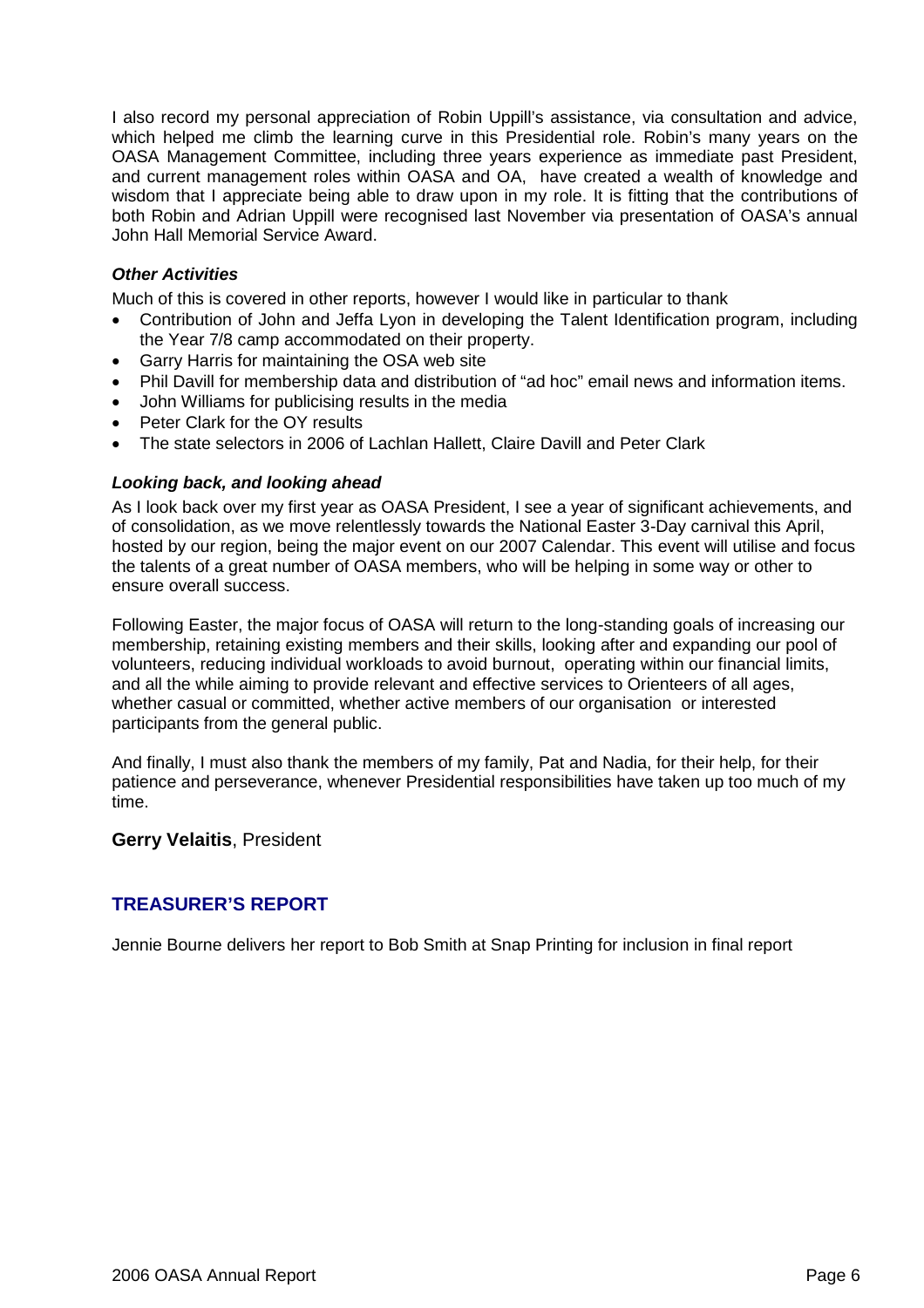## **TECHNICAL REPORT**

During 2006, the position of Technical Officer was held by Jenny Casanova, with Adrian Uppill as Mapping Coordinator, and supported by invaluable advice from Robin Uppill.

The course planning workshop held Sunday February 5th was very successful with 28 attendees from all metropolitan clubs, and a huge amount of material covered. Thanks to all speakers and participants. Some of the information has not yet found its way to the OASA website due to the Technical Officer's other commitments.

The Level 2 Controllers' workshop on Saturday May 27th was attended by about a dozen level 1 and 2 Controllers. Thanks to Robin and Adrian Uppill for their assistance. Unfortunately the accreditation forms were mislaid at the Orienteering Australia level, and have only recently been submitted to ASC.

Controllers for 2006 were:

John Lyon - Club Relays, Gravel Pit, June 4th Peter Clark - Badge event, Gumeracha Goldfields, September 17<sup>th</sup> Adrian Uppill - Sprint Championships, Wadmore Park, Feb 24<sup>th</sup> Gil Hollamby - SA Middle Distance championships, Wilpena Spurs, June 12<sup>th</sup> Rob Hillyard - Badge event, Mannawarra, June 11<sup>th</sup> Peter Mayer - SA Long Distance championships, Ngaralta Country, August 6<sup>th</sup> David Tilbrook - SA Schools Championships, Shepherds Hill, August 14<sup>th</sup>

Thanks go to all these people for their efforts. Controllers are reminded that their reports should be submitted to the technical officer, so that future organisers, planners and controllers can learn from past events.

Adrian Uppill has collated a list of all maps where clubs are currently experiencing issues with land access. Orienteering access to public forests is becoming an issue in other states also; a separate task force was mooted at the OA AGM but does not appear to have eventuated.

Most clubs have now obtained OCAD 9 and workshops are being held to familiarize people with it. All course planners for the Easter 2007 carnival are using OCAD 9.

The major events schedule produced by OA allocates the Australian Championships carnival to SA in 2010. From 2008 onwards, all Australian Championships – Long, Middle Sprint and Relay are to be held in the same week, and the requirement to be a member of a club in order to run a National Championships has been removed. All OASA members are encouraged to consider suitable areas, as we will need to come up with a venue, and potential maps, by the end of 2007.

## *Changes to Orienteering Australia Rules as of January 2007*

Orienteering Australia has released the 2007 versions of the Competition Rules and National Orienteering League Guidelines. Both of these can be downloaded as PDF documents from the Orienteering Australia website www.orienteering.asn.au

The major changes to the rules involve a substantial reduction in the number of age classes recommended for State Long Distance Championships and Badge Events. It is suggested that for these we have 10-year age groups above M/W 35, only about four AS classes, all senior, and the only B classes offered would be Junior and Open. At the Australian Championships and Easter 3- Day, senior age classes will still stay at 5-year intervals, but there will be a reduced number of AS and B classes on offer.

Bear in mind that the reduction in age classes is not compulsory at state level; more than the minimum number of classes can be offered if there is demand. A Short and B classes seem to be more popular in SA than they are in other states, and SA has already expressed an opinion that the reductions are a bit drastic. Having said this, at a lot of events there are only 2-3 entrants in many age classes, and it might be more fun for them to run against a couple of extra people, and mean a bit less work for the organisers.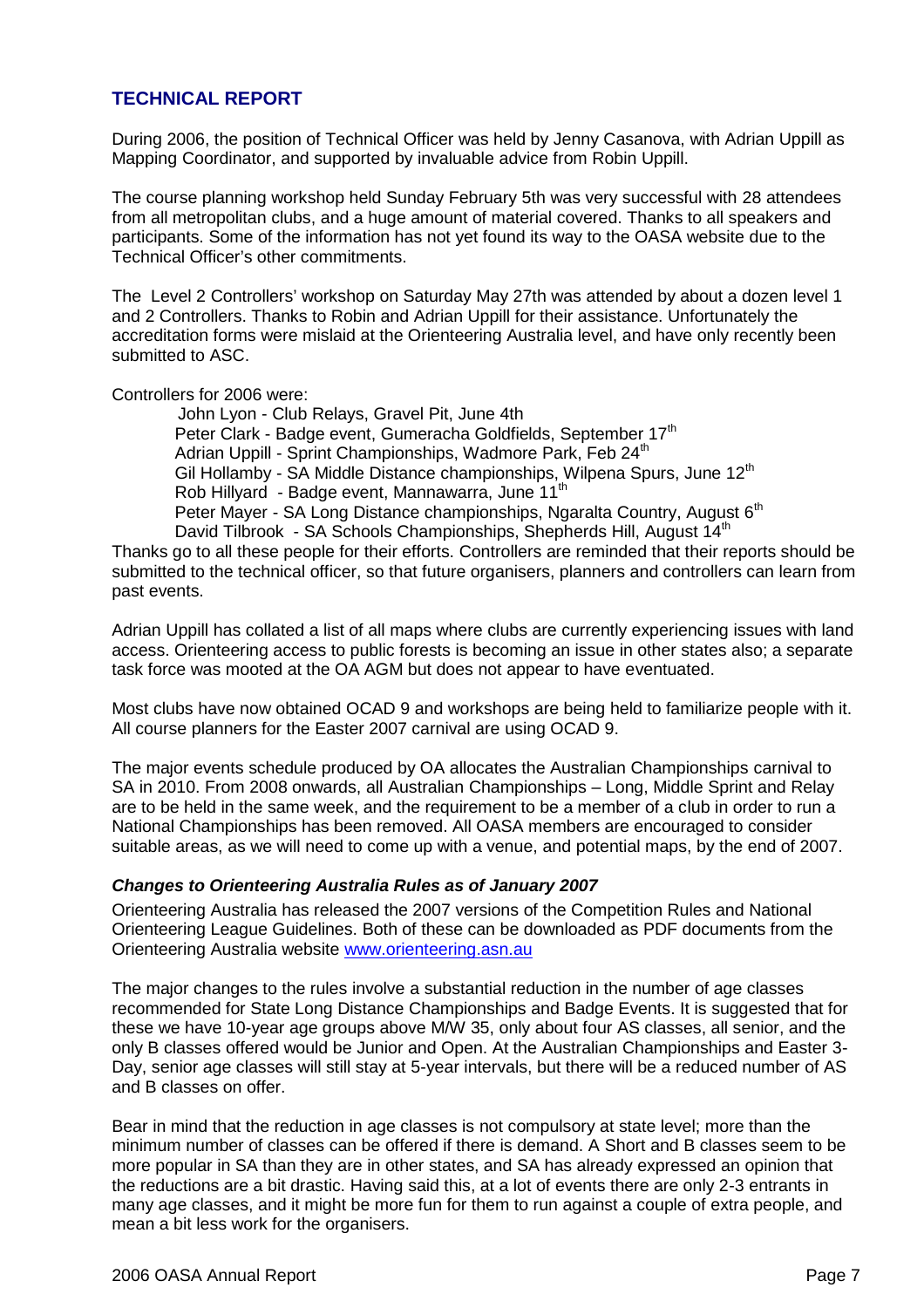Adrian Uppill has produced a table of course-class relationships with appropriate distances for recommended winning times, which, having been made available to all clubs, will now require further changes due to the change to age-class groupings as recommended by OA regulations. In particular, Orienteer of the Year events are likely to fall in with 10-year senior age groupings.

## **Jenny Casanova**, Technical Officer

## **PUBLICITY AND PROMOTIONS REPORT**

2006/7 has seen some significant events and signs of promise for the future. However we must be vigilant as some clubs have low membership numbers. This has an exponential effect in that; the remaining members need to follow up any leads for potential members and work harder to hold their existing members – not an easy task with low numbers. This has brought about the suggestion of mergers for the smaller clubs. No firm proposal has been put forward as yet. It is disappointing to see that there are not enough juniors to come up through the ranks.

Gerry Velaitis went to the brief development conference in Western Australia last year and brought back some suggestions for improvement. A broader development conference is being held in Canberra in May, organised by Ben Rattray, this should be of benefit if we adopt the ideas and changes suggested for improvement. We can also find out what works for other states and adapt them to suit our needs. Ben Rattray has also compiled the current resources from other states on the OA website for all to use as required. Much has been said of late about the fact that we are a minority sport and can endeavour to improve the image but not to expect overnight changes.

National Orienteering day was held in May last year and advertising was tried. The day was hampered with threatening thunderstorms, keeping attendance down. This Year National Orienteering day will be on May  $6<sup>th</sup>$  and everybody is encouraged to bring friends, family or workmates I believe this is the most effective advertising of all.

We have recently had great exposure at Wayville showgrounds with the Caravan and Camping & Outdoor Adventure Show. We were invited to set up a display and run a small 'come and try it' course. Exhibitors normally pay a premium for space and tent hire but ours was provided free. 5000 maps were printed for the CATI course and I believe on the weekend business was hectic. Overall a great success and hopefully will attract many new participants. Many thanks to the volunteers setting up, and manning the stall for the duration.

Another achievement was the exposure of orienteering on channel 9 'Postcards SA'. A segment was filmed at Mt Crawford recently featuring a number of young orienteers and a much older one. This will go to air in March and hopefully will feature a plug for the Easter carnival.

I would like to thank Heinz Leuenberger for his assistance – unfortunately Heinz was heavily involved with study and work and could not contribute as much as he would have preferred.

**Maarten Nieuwenhoven (& Heinz Leuenberger)**, Publicity and Promotions Coordinators

## **COACHING REPORT**

## *Joint Coaching Coordinators*

In 2006, OASA had two coaching Coordinators; Susanne Casanova and Adrian Craig. This allowed a greater degree of effort in the coordination and conduct of coaching and training within **OASA**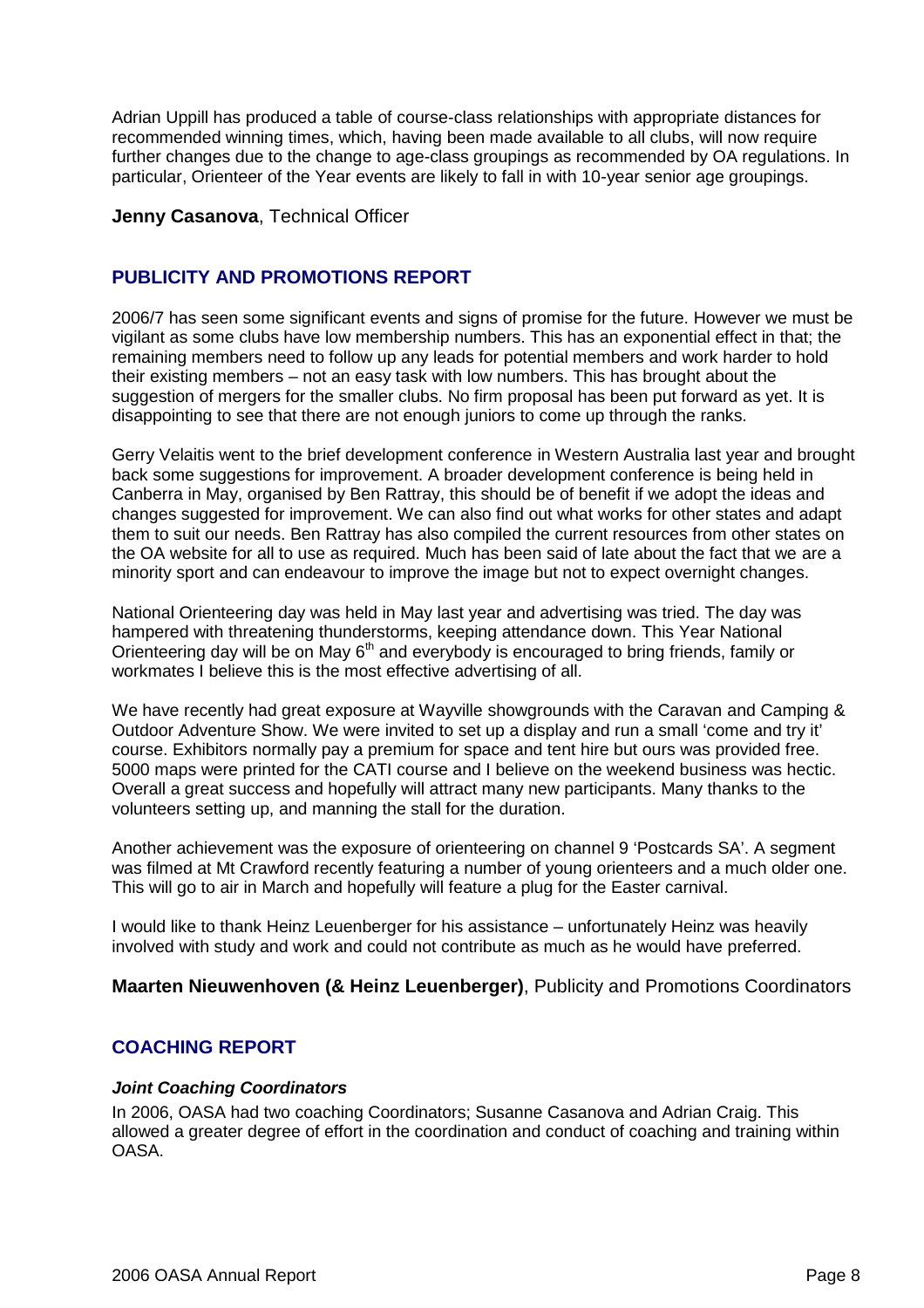## *Squad and Team Coaches*

Susanne Casanova was the coach of the Southern Arrows, John Nieuwenhoven the coach of the Junior Squad and Schools Team and Adrian Craig the coach of the Sub-junior Group.

Qualified coaches and others from the Southern Arrows assisted in the coaching of the Junior Squad.

## *Junior Squad and Schools Team Training*

Fitness training was conducted during the year on Tuesday (and Thursday in Third Term) nights and this was reflected in results through out the year.

Technical training was conducted in the period May to September on Friday nights.

Training for the squad and team was conducted regularly before the Australian Schools Championships and in 2006 the SA Schools Teams performed better than in recent years.

A Junior Camp was conducted near Burra in July with Southern Arrows coaches assisting.

A successful training day for juniors and sub-juniors was conducted in the last week of the Summer school holidays. It is hoped to make this an annual event.

#### *Establishment of a Coaching and Training Pool of Equipment*

During the year a pool of equipment was purchased and donated by clubs. Coaching and Training can now conduct most of its activities without borrowing from clubs.

## *OASA Training Days*

During the year a number of training days (two in February, one in June and one in November 2006 and three in February 2007) were conducted around Adelaide with coaches from most clubs assisting. Attendance was below desired unfortunately.

#### *Wednesday Afternoon Training*

In addition to the 13 events (essentially one every four weeks) programmed for 2006 another three were conducted. Most of those who regularly attended the training did well during the various championships.

In 2007 the tempo will increase from one every four weeks before significant championships and carnivals.

#### *Women's Coaching Weekend*

A successful weekend was conducted during 2006 and another is in the 2007 Program

## *Duty Coach System and Training After Events*

The duty coach system operated on a number of Sunday events. Those who used it benefited and orienteers are encouraged to use it in the future.

A number of training sessions after Sunday events were conducted in 2006 with again attendance disappointing. More of this training will be conducted in 2007.

#### *Statistics – Participation in Training Events 2006*

A total of 380 orienteers some multiple times participated in OASA organised training events in 2006 (excluding Tuesday night fitness training and after Sunday event training).

## **Adrian Craig/Susanne Casanova**, Coaching Coordinators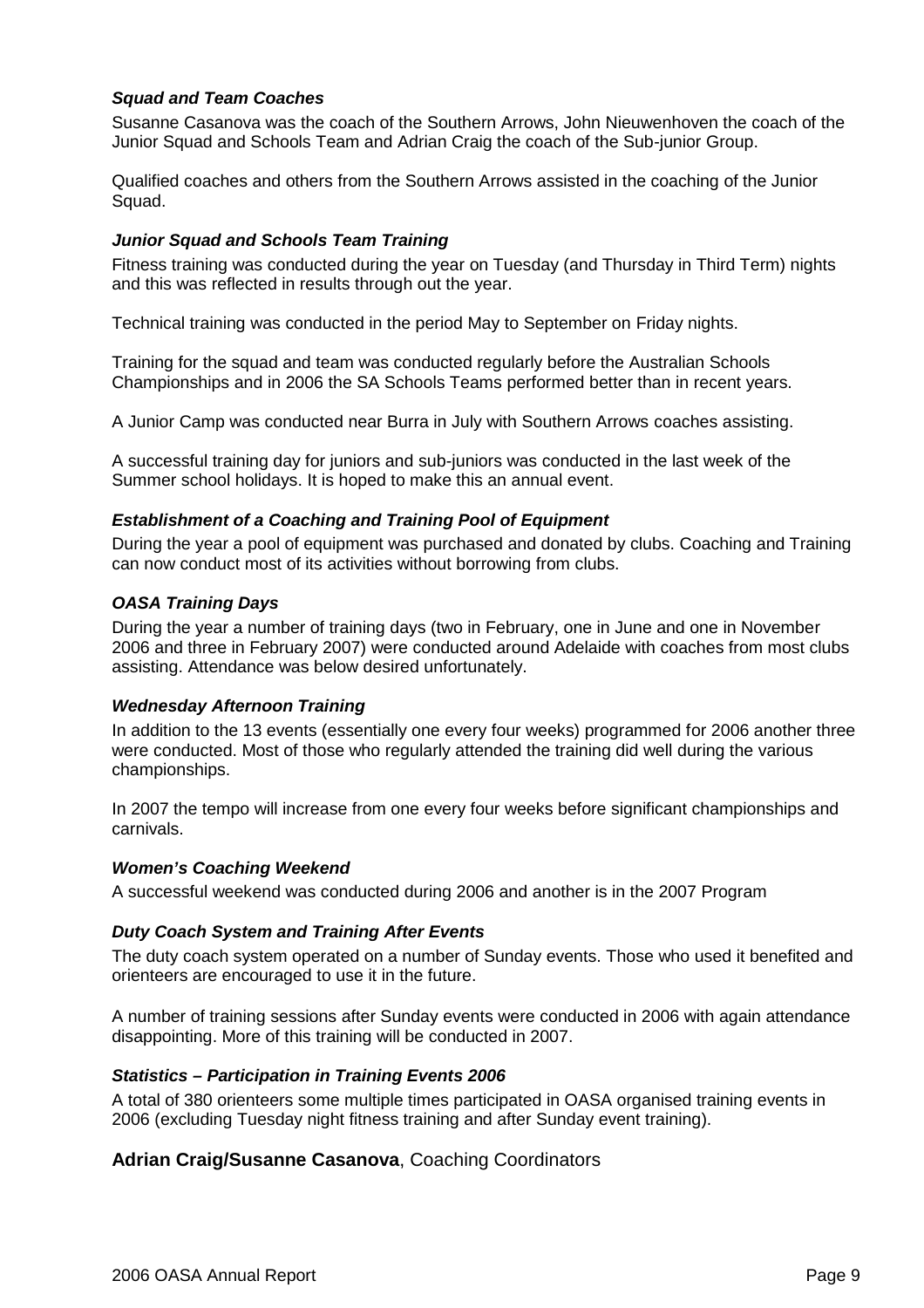## **SCHOOLS REPORT**

In 2006, as in previous years, the main activity was with Primary Schools, typically with teachers who follow up the information page in the Sports Shorts Magazine: the publication of the Office of Recreation and Sport which is distributed to all South Australian School sites. About 20 such visits were made across both public and private schools in the Metropolitan area. In general, these days begin with a session where all students are introduced to the sport, often including a video. Then on a class basis there is a practical session involving a warm up activity followed by short courses around their school yard using a basic B/W map: usually 4 courses are offered with each consisting of 4 controls. The children invariably really enjoy this 45 minute lesson and I encourage teachers to follow up with experiences on coloured Park maps or to attend the Programmed Schools "Warm Up" events. This sometimes does happen but more often than not the difficulties seem to out weigh the benefits.

One notable success was with Paringa Park Primary School. After an initial visit to talk with a teacher, a day visit took place (as described above). A fortnight later, using a shuttle bus, four classes spent an hour doing simple courses in the Park Area, south of the Oaklands Park Road Safety Centre. Some weeks later the class of the key teacher came to a "Warm Up" Event at O'Halloran Hill, with students being brought by parents in private cars. Children and parents enthusiastically did courses and some continued on to participate quite creditably in the Schools Championships.

I did not work with any Secondary Schools in 2006 but visited several schools to discuss mapping proposals. I again did a session at the annual A.C.H.P.E.R. Conference at Westminster School during April and in partnership with Adrian Uppill, we conducted four, 2 hour sessions for trainee teachers at Flinders Uni. in October. Earlier in the year I had done three similar sessions at the Uni of SA, Mawson Lakes Campus.

The Mid-Week Events, low key events for schools leading up to the Schools Championships and Relays were provided by Jeffa Lyon, Adrian Craig/John Such and I. It is a shame that not more students do not have the opportunity to run on coloured maps before attempting the two major events. Nevertheless both the Championships run by Wallaringa at Shepherd's Hill Reserve, and the Relays run at Athlestone were most successful events. Thanks once again to Jeffa Lyon for again organising the Relays. For the second year in a row, the Perpetual Shields were distributed to 6 different schools!

Finally, thanks to all those who have assisted in any way during the last twelve months. In addition to those are named above, special thanks to Barry Wheeler and John Lyon who assisted with A.C.H.P.E.R. Sporting Expos during Physical Education Week in November.

**David Tilbrook**, Schools Coordinator

## **MOUNTAIN BIKE ORIENTEERING REPORT**

In 2006, a total of five MTBO events were held in Kuitpo and Mt Crawford Forest areas. In addition, one training event was held at Mylor which introduced several new competitors to MTBO.

The Paddy Pallin Bike Challenge MTBO was held over two days in the Kuitpo Forest with the team of Bruce Greenhalgh and Scott Bradley winning the event after 7 hours and 127km of competition by one control.

The SA State Championships were organised by Yalanga Orienteers on an updated map produced by Andrew Slattery. Unfortunately the event was cancelled due to total fire ban which denied access to the Forestry SA land and an alternative date was not possible due to on going hot weather.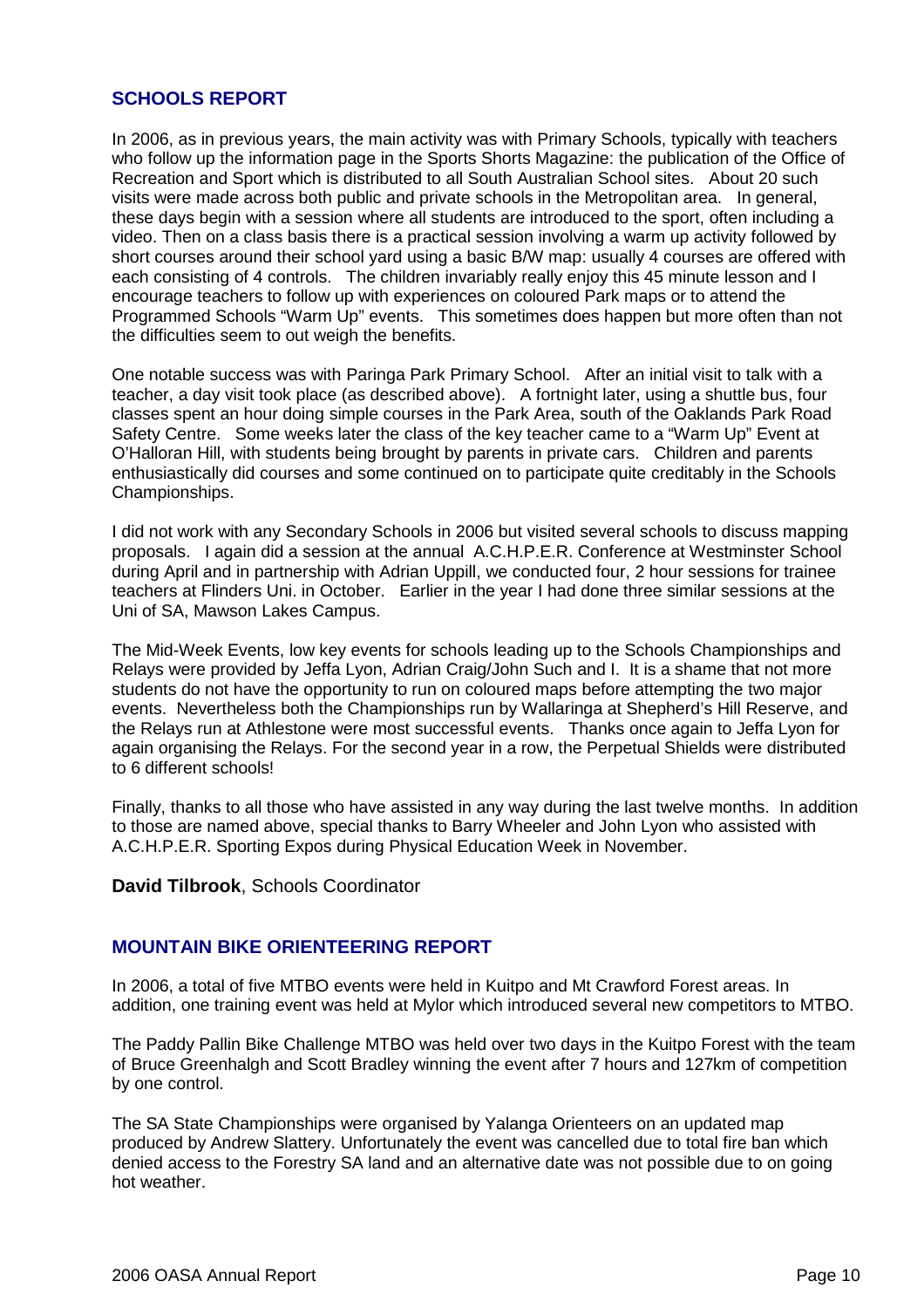Three South Australians traveled to Western Australia in October and competed in the Australian Sprint, Middle and Long Distance MTBO Championships. The weekend was very successful for this small group, returning home with the following results:

Brett Merchant (TJ) (Mens Open B): 2nd Middle, 2nd Long Lee Merchant (TJ) (M50) 2nd Sprint, 2nd Middle, 2nd Long

The MTBO program received generous sponsorship from members of the outdoor industry. These were: Bicycle Express, Lifecycle, Paddy Pallin and Ultimax Socks, who each donated prizes for the major events. MTBO events also require dedicated volunteers and I appreciate the efforts of the course setters and event organisers who made this year's events enjoyable.

## **Steve Sullivan,** MTBO Coordinator

## **SOUTHERN ARROWS – SOUTH AUSTRALIA'S ELITE ORIENTEERS**

## *Sponsorship/Fundraising*

- We have secured 3 sponsors, Paddy Pallin, Townhouse Properties, and Veska & Lohmeyer who have donated \$500 each to help us purchase new uniforms.
- The NOL orienteering tipping competition, the FOOL, generated \$650 for the Southern Arrows after expenses paid out. This activity will be run again in 2007.
- The 2006 Club Relays, mentioned in detail below, generated \$695.46 for the Southern Arrows after expenses.
- The money generated from fundraising and sponsorship is being used to assist travel costs, support our talented athletes, and develop our team's professional image.

#### *New Racing Tops*

- Together we have designed and ordered new racing tops which the Southern Arrows will wear at future NOL races and other strategic events within Orienteering and competitions outside of the sport.
- These tops are now being manufactured by JAX Sports and will be the culmination of more then 12 months development and design work from the Southern Arrows.
- We will be unveiling wearing our new uniforms at the Prologue to the Australian 3 Days in Burra.

## *2006 Club Relays*

- The inaugural Southern Arrows Club Relays "the Southern Arrows Roulette" held at Gravel Pit, was a huge success. We generated significant publicity through this event and provided those who competed with endless entertainment during the day.
- Entries totaled 68 teams from the 5 metropolitan clubs with a total of 136 runners. A total of 272 maps were used.
- Yalanga must be thanked for their generosity in donating the event, including the maps and allowed us to use their trailer and equipment for the event.
- John Lyon acted as controller for the event and offered some good wisdom for future events to be run by the Arrows.
- Simon, Vanessa and Zebedy took on the course setting, and showed that their abilities as course setters were just as good as their abilities as athletes.

## *Competition*

- In 2006 we fielded teams at the following events:
	- o NOL Rounds 1, 2, 3 Cowra NSW, March 11/12, 4 Athletes
	- o NOL Rounds 4-9 Central Victoria, April 14-22, 10 Athletes
	- o NOL Rounds 10, 11, Maryborough QLD, August 19/20, 10 Athletes
	- o NOL Rounds 12-17, York WA, Sept 30 Oct 8, 12 Athletes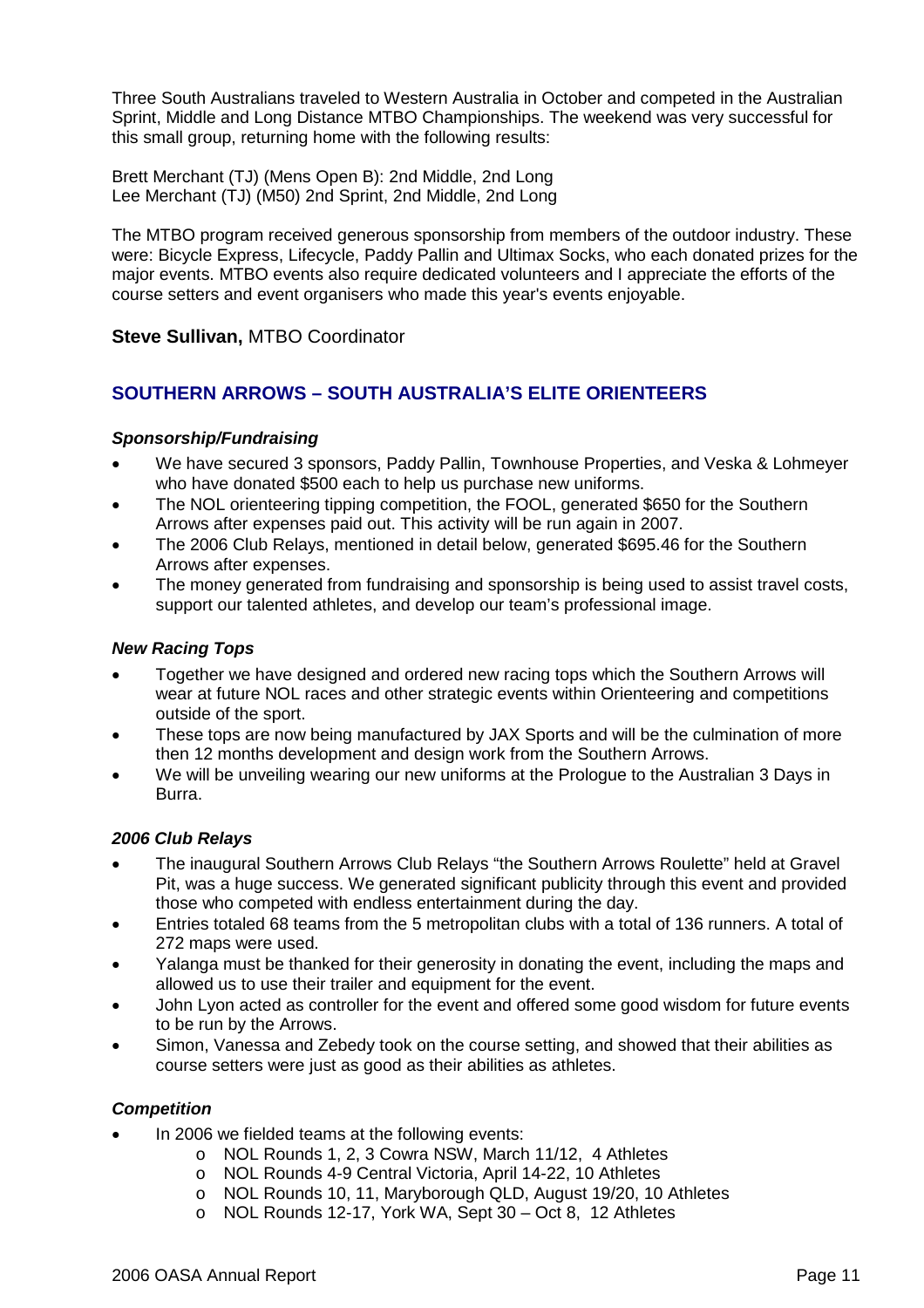- Our final standing in the National Orienteering League for 2006:
	- $\circ$  4<sup>th</sup> Overall
	- o 7<sup>th</sup> Womens
	- o 4<sup>th</sup> Mens
	- $\circ$  Best Male: Kerrin Rattray 6<sup>th</sup> Place
	- $\circ$  Best Female: Susanne Casanova 6<sup>th</sup> Place
- Our final standing in the Junior National Orienteering League for 2006:
	- $\circ$  6<sup>th</sup> Overall
	- $\circ$  5<sup>th</sup> Mens
	- o 5<sup>th</sup> Womens
	- o Best Male: Simon Uppill 1<sup>st</sup> Place
	- o Best Female: Vanessa Round 5<sup>th</sup> Place
- National Representation:
	- o Kerrin Rattray WOC
	- o Simon Uppill JWOC and Bushrangers
	- o Vanessa Round JWOC and Bushrangers
	- o Susanne Casanova Bushrangers
	- o Ben Rattray Bushrangers
	- o Tristan Lee National Junior Squad, National Schools Team, and National Honour Team
- The Southern Arrows were involved with 3 fun runs in 2006. The squad took out the teams event in the Australia Day Fun Run in 2006, set around Rymill Park on the Torrens river. The team were also seen in the City- Bay fun run all in their Arrows Uniform. And the Black Hill Fun run saw the team tackle the gruelling Black Hill, The Girls team won the team competition.

## *Coaching*

- The Southern Arrows participated in two training camps with technical focus in 2006. The February two day weekend camp was based at Mack Creek, and 5 training exercises were set and conducted by Arrows members in terrain nearby. The focus of the weekend was to establish Southern Arrow team and individual goals for the season, and practice technical skills in preparation for Easter 2006. The second camp was held in the July school holidays at Burra. This camp was run by the Arrows for the Junior Squad, and Arrows members set courses, conducted exercises, and shadowed and coached those juniors who attended.
- Arrows members took turns to conduct technical training exercises in the city on Friday nights in second and third term, and were responsible for providing technical coaching to many juniors throughout the course of the year. The Arrows also assisted John Nieuwenhoven (Schools' Team Coach) in conducting fitness training aimed at juniors on Tuesday and Thursday nights during the year.
- Group Arrows training became a common occurrence during the course of the year, with many long runs and interval sessions conducted as a group. Training times and venues were organised with a view to making sessions as accessible as possible to the Adelaide based Arrows members. The camaraderie that resulted was very positive for the Arrows.

## *Thanks*

 Thanks to all athletes who gave their time to train and compete. The athletes who contributed to the Squad in 2006, by competing in either Senior or Junior Elites were: Tristan Lee, Simon Uppill, Michael Roberts, Kris Colwell, Vanessa Round, Mallory Hughes, Shannon Nicolson, Lauren Gillis, Kerrin Rattray, Ben Rattray, Lachlan Hallett, Greg Morcom, John Nieuwenhoven, Timo Sild, Tyson Hillyard, Susanne Casanova, Jenny Casanova, Zoe Radford and Zebedy Hallett..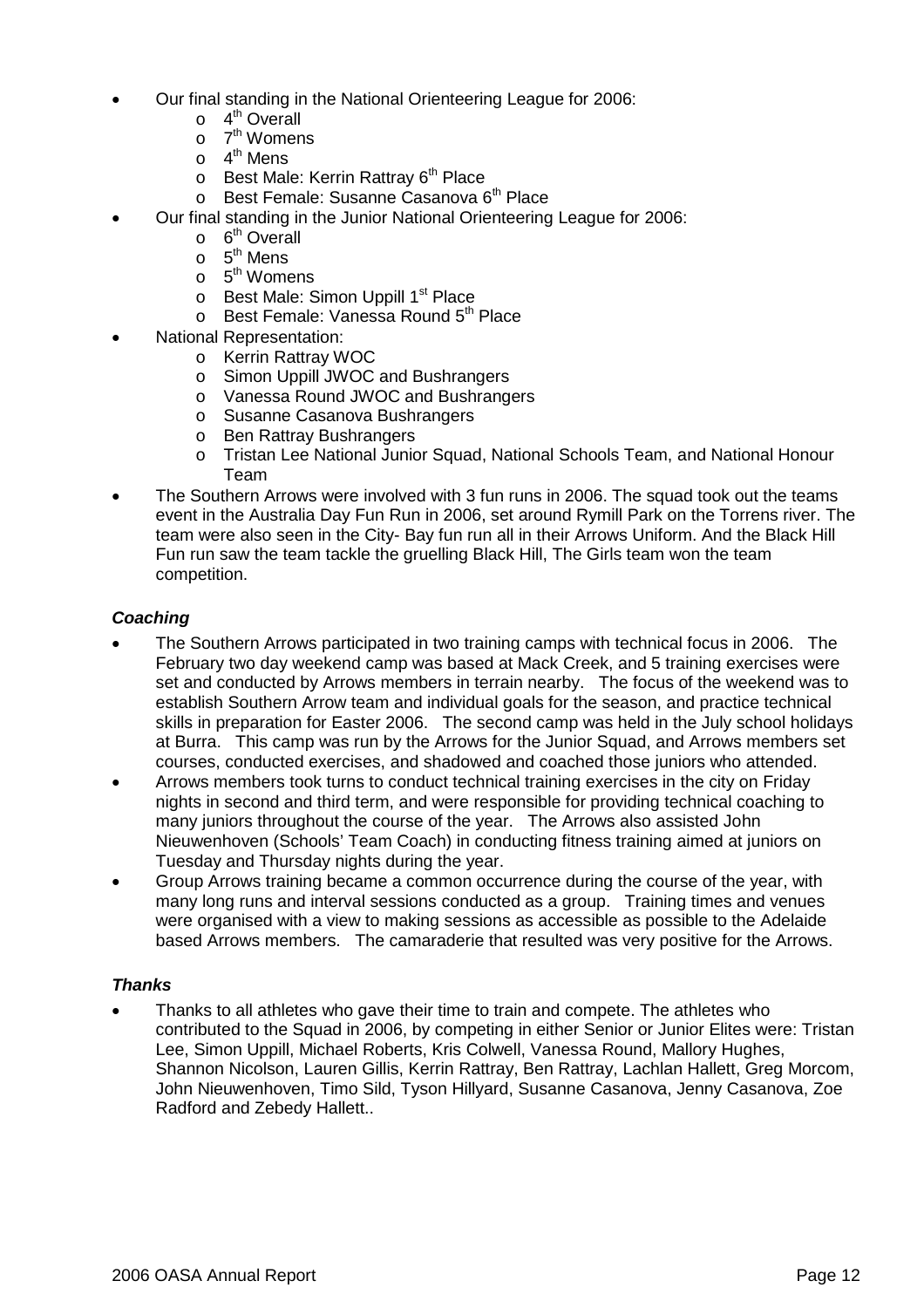Thanks to everyone who supported the Southern Arrows in 2006, the year proved to be our most productive and advanced us from just a name to a fully fledged team.

**Tyson Hillyard** Southern Arrows Manager **Susanne Casanova** Southern Arrows Coach.



## **2007 EASTER TO BAROSSA ORIENTEERING CARNIVAL COORDINATOR**

My thanks to the many members who have been busy preparing for the Burra to Barossa Easter 2007 Carnival during 2006. Robin Uppill is the overall controller for the Burra Easter events and Alison Radford is the overall controller for the Barossa events. As of February, Event Secretary Ken Fisher has processed over 400 entries for the Easter 3 Days and around 200 for the Middle Distance and Badge events. In February, Event Treasurer Jennie Bourne had received sufficient Carnival monies to cover the seed loan provided by OASA. Julie Crebbin has been working with various Burra organisations to provide Event Centre, Catering and Camping. Jenny Hembrow is coordinating merchandise and Badges. Maarten Nieuwenhoven is the Equipment Officer and John Williams has been promoting the event. The Registration team will be TT members coordinated by Erica Diment, the Start team with be TJ members coordinated by Jan Hillyard, the Finish Team will be WA members coordinated by Peter Kreminski, Computing will be coordinated by Tyson Hillyard and Ken Thompson, Start Draw will be done by Michelle Chamalaun and Robin Uppill, LI members will Setup tents, SB will be providing Parking officers and YA will provide the important Loo Fairy team. The following people are the course setter, organiser and controller for the events:

Good Friday: Adrian Uppill, Vern Hembrow, Claire Davill Day 1: Peter Mayer, Barry Wheeler Phil Davill Day 2: Bob Smith, Barry Wheeler, Peter Cutten Day 3: **Day 3:** Adrian Uppill, John Such, Gerry Velaitis MTBO: MTBO: Andrew Slattery, Steve Sullivan<br>ASC Galaxy Sprint: John Nieuwenhoven, Gil Hollam John Nieuwenhoven, Gil Hollamby, Controller Aus Middle Distance: Tony Radford, Peter Clark, Alison Radford Badge Event Steve Cooper, John & Jeffa Lyon, Phil Hazell

OASA would like acknowledge the Burra to Barossa 2007 full sponsors of Maesbury Plumbers/Tradelink, Paddy Pallin, Snap Printing

**Jenny Casanova,** Burra to Barossa Carnival Controller

**Tradelink** The Bathroom Specialist



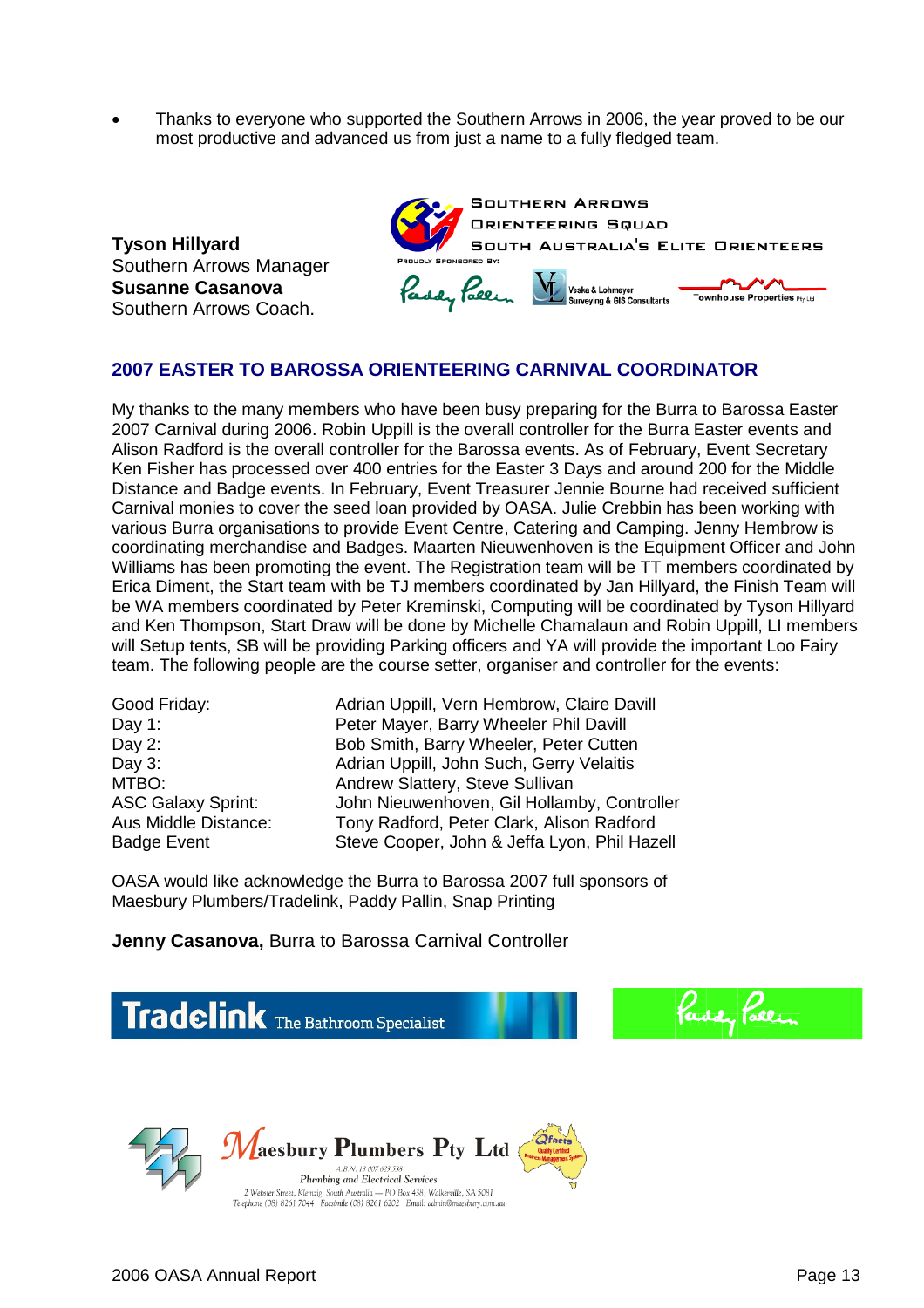## **SOUTH AUSTRALIAN AWARDS**

## **John Hall Memorial service Award**

The 2006 John Hall Memorial Service Award for services to orienteering in South Australia was awarded Robin and Adrian Uppill.

## **Orienteer of the Year**

Awarded on the basis of a person's 6 best performances in designated OY events throughout the year, for orienteers aged over 14 years. Our thanks to Peter Clark for calculating the results.

| W <sub>16</sub> | Nadia Velaitis (YA)     | M16    | Rory McComb (OH)      |
|-----------------|-------------------------|--------|-----------------------|
| W18             | Mallory Hughes (OH)     | M18    | Tristan Lee (TJ)      |
| W <sub>20</sub> | Vanessa Round (TT)      | M20    | Jason Nicolson (YA)   |
| W <sub>21</sub> | Susanne Casanova (WA)   | M21    | Simon Uppill (OH)     |
|                 |                         | Sledge | Darrin Smith (OH)     |
| W35             | Michelle Chamalaun (OH) | M35    | Greg Morcom (TJ)      |
| W40             | Erica Diment (TT)       | M40    | Paul Hoopmann (TJ)    |
| W45             | Robin Uppill (OH)       | M45    | Dave Nicolson (YA)    |
| W <sub>50</sub> | Fiorella Pahor (TT)     | M50    | Lee Merchant (TJ)     |
| W <sub>55</sub> | Alison Radford (TT)     | M55    | Tom Bullock (WA)      |
| <b>W60</b>      | Jennie Bourne (OH)      | M60    | Robert Smith (TT)     |
| W65             | Robyn Cutten (WA)       | M65    | John Lyon (TT)        |
| <b>W70</b>      | Jeffa Lyon (TT)         | M70    | George Reeves (TT)    |
| <b>W75</b>      | Rae Harris (WA)         | M75    | Ron Larsson (TT)      |
|                 |                         | M80    | Lance Fairclough (OH) |

## **Junior Consistency Badges**

The following juniors aged up to 14 years were awarded Consistency Badges:

| Kellie Bertei (TE)       | Luke Hazell (TT)            | Bryn McComb (OH)             |
|--------------------------|-----------------------------|------------------------------|
| Samantha Bouly (SB)      | Harry Hood (LI)             | <b>Bethany Overall (SEO)</b> |
| Emily Brougham (SB)      | Sophie Hood (LI)            | Rachel Sampson (TT)          |
| Brodie Dobson-Keefe (YA) | Ben Lee (TJ)                | Aaron Sullivan (TE)          |
| Riordan Dose (TT)        | Christopher Mason-Fyfe (TT) | Nathan Wedding (LI)          |
| Brett Fisk (YA)          | Helen Mason-Fyfe (TT)       | Sarah Wedding (LI)           |

The following juniors were awarded Encouragement Badges:

| Caroline Barnett (TT) | Rhiannon Dobson-Keefe<br>(YA) | Bryn Soden(OH)         |
|-----------------------|-------------------------------|------------------------|
| Daniel Bell (OH)      | Rachel Fisk (YA)              | Tarn Soden (OH)        |
| Talia Colwell(OH)     | Ruby Genborg                  | Aidan Sullivan (YA)    |
| Liana Crebbin (YA)    | <b>Sarah Golfis</b>           | Justin Valladores (YA) |
| Trent Crebbin (YA)    | Billy McFarlan (TT)           | Amy Weber              |

Please note that calculations are made on the basis of results published in the *SA Orienteer*. Thus, to be sure of being counted, juniors should put their own names (and not parents' names for example) on registration slips at events. Also, put all names on the slip when going out in groups, not just one representative name.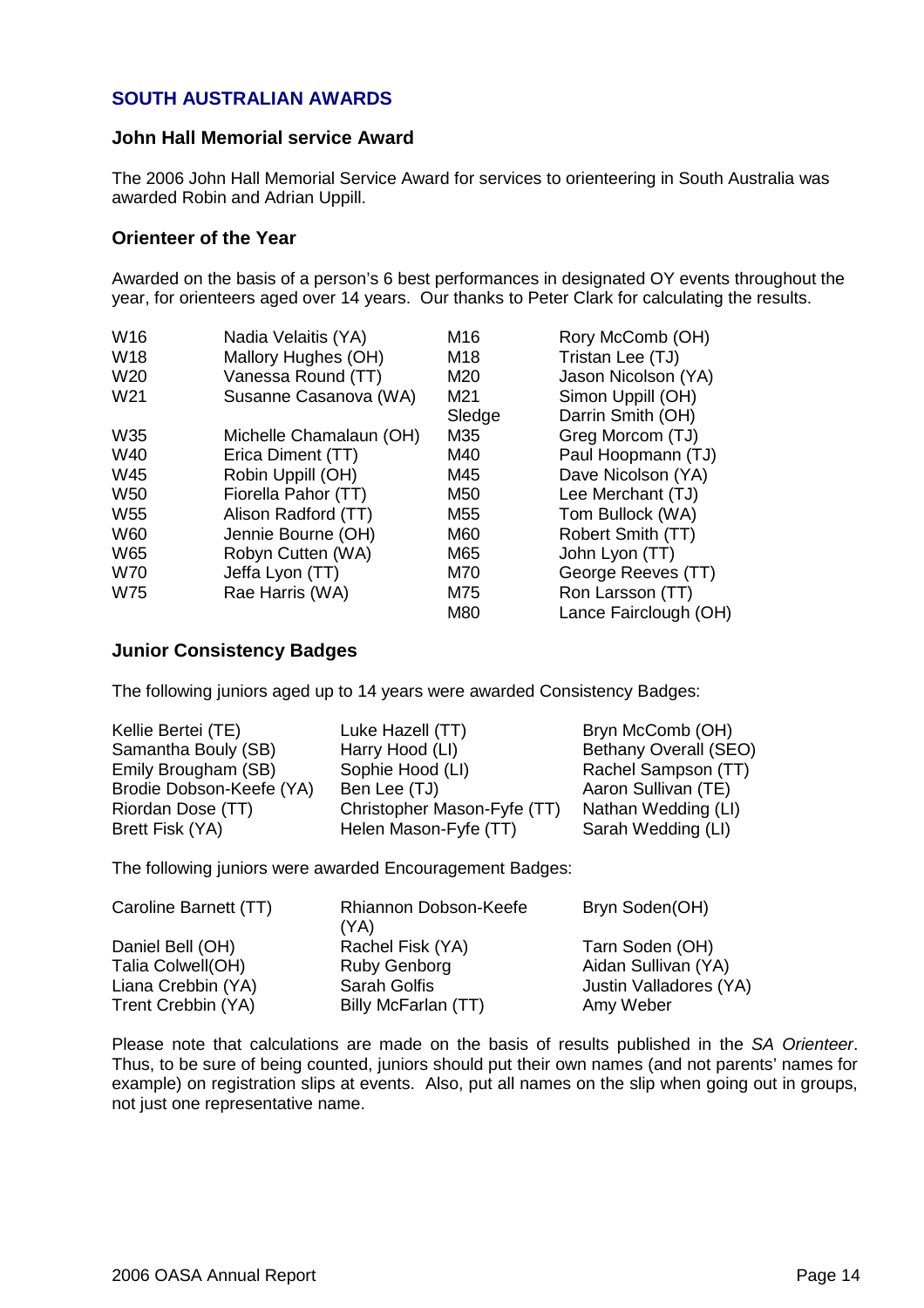## **SASI Scholarships**

**Talent:** Talent Scholarships funded by the South Australian Sports Institute (SASI) were awarded to Tristan Lee, Vanessa Round, Zebedy Hallett and Simon Uppill.

**High Performance:** Awarded to Susanne Casanova, Ben Rattray and Kerrin Rattray.

#### **State Selectors**

This year's state selectors were Peter Clark, Lachlan Hallett and Claire Davill.

## **SA INTERNATIONAL REPRESENTATION**

## **Australian Team for Junior World Orienteering Championships in Lithuania.**

Congratulations on selection to Simon Uppill and Vanessa Round.

#### **Australian Team for World Orienteering Championships in Denmark**

Congratulation on selection to Kerrin Rattray (Sprint Distance).

## **SA ORIENTEERS RESULTS**

## **South Australian Events**

#### *South Australian Championships*

This year's state championships were held at Ngaralta Country near Monarto. Resident Champions in brackets.

| W <sub>10</sub> | Georgia Hicks TT         | M10         | Aiden Sullivan YA        |
|-----------------|--------------------------|-------------|--------------------------|
| <b>W12A</b>     | Liana Crebbin YA         | M12A        | Brodie Dobson-Keefe YA   |
| <b>W14A</b>     | Helen Mason-Fyfe TT      | M14A        | Riordan Dose TT          |
| <b>W16A</b>     | Nadia Velaitis YA        | M16A        | Tom Dose TT              |
|                 |                          | M16B        | Henry Hazell TT          |
| W17-20A         | Rebecca Hembrow OH       | M17-20A     | <b>Brett Merchant TJ</b> |
| <b>W21A</b>     | Susanne Casanova WA      | <b>M21A</b> | Bruce Arthur MF (VIC)    |
|                 |                          |             | (Simon Uppill OH)        |
| W21AS           | <b>Claire Davill TJ</b>  | M21AS       | Miguel Clark WA          |
| W21B            | Rebecca Hatcher TJ       | M21B        | Aaron Maddison OH        |
| <b>W35A</b>     | Michelle Chamalaun OH    | M35A        | Ruhi Afnan YA            |
| W35-44AS        | Rowena Morris YA         | M35-44AS    | <b>Robert Kriesl SE</b>  |
| <b>W40A</b>     | <b>Erica Diment TT</b>   | M40A        | <b>Steve Cooper YA</b>   |
| <b>W45A</b>     | Robin Uppill OH          | M45A        | Andrew McComb OH         |
| W45AS           | <b>Teri McComb OH</b>    | M45AS       | Douglas Lee TJ           |
| $W45+B$         | Robyn Dose TT            | $M45+B$     |                          |
| <b>W50A</b>     | Helen Schofield NE (VIC) | M50A        | Lee Merchant TJ          |
| <b>W55A</b>     | Alison Radford TT        | M55A        | Rob Tucker YA            |
| $W55+AS$        | Marian Arthur TT         | $M55+AS$    | Al Sankauskas OH         |
| W60A            | Helen Smith TT           | M60A        | <b>Robert Smith TT</b>   |
| W65A            | Dorothy Adrian NEV (VIC) | M65A        | Frank Tomas WA           |
|                 | (Robyn Cutten WA)        |             |                          |
| <b>W70A</b>     | Jeffa Lyon TT            | M70A        | Allan Andersen WA        |
| <b>W75A</b>     | Rae Harris WA            | M75A        | Ron Larsson TT           |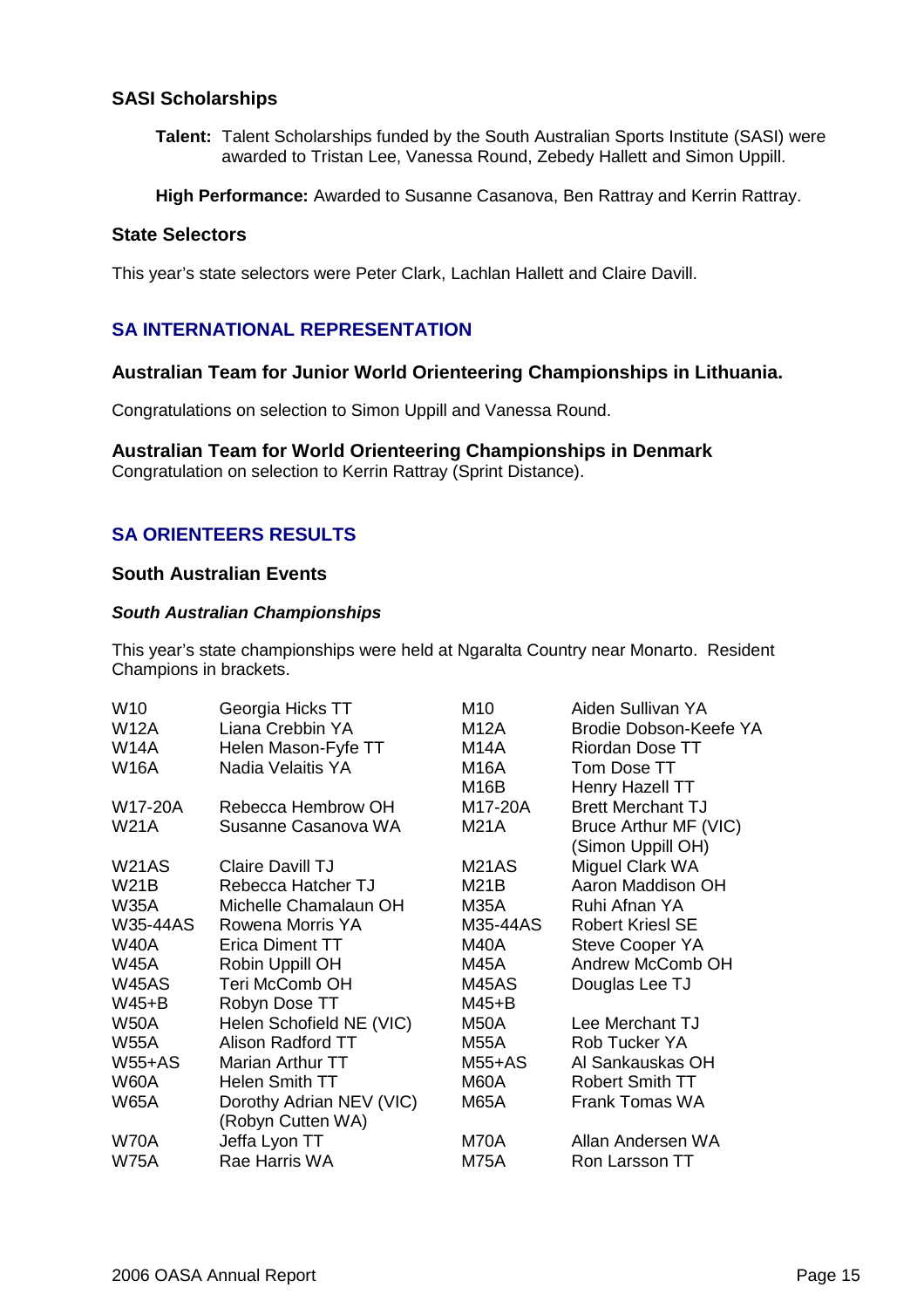## *South Australian MTBO Championships*

The event was to be held at Knott Hill but was canceled due to a Total Fire Ban. It has not been possible to reschedule the event and hence there will be no result for 2006.

## **National Events**

#### *Australian 3-Days Castlemaine, Victoria*

The following SA orienteers won places in Castlemaine:

| <b>W14A</b>     | 1 <sup>st</sup> | Rachael Sampson TT      | <b>M10N</b>       | 3 <sup>rd</sup> | Kai Buckman YA            |
|-----------------|-----------------|-------------------------|-------------------|-----------------|---------------------------|
| W17-20AA        | $1^{\rm st}$    | Shannon Nicolson YA     | <b>M12A</b>       | 2 <sup>nd</sup> | Brodie Dobson-Keefe<br>YA |
| <b>W21A</b>     | $1^{\rm st}$    | Jenny Casanova WA       | M12A              | 3 <sup>rd</sup> | Bryn McComb OH            |
| M21B            | 3 <sup>rd</sup> | Margaret Bourne OH      | M <sub>14</sub> B | 3 <sup>rd</sup> | <b>Thomas Hicks TT</b>    |
| <b>W35-44AS</b> | 3 <sup>rd</sup> | <b>Heather Smith TT</b> | M15-20B           | 1 <sup>st</sup> | Henry Hazell TT           |
| <b>W45-54AS</b> | 3 <sup>rd</sup> | <b>Teri McComb OH</b>   | M17-20A           | 2 <sup>nd</sup> | <b>Andrew Slattery TT</b> |
| $W45+B$         | 1 <sup>st</sup> | Regina Mogridge TT      | M17-20E           | 1 <sup>st</sup> | Simon Uppill OH           |
| $W45+B$         | 2 <sup>nd</sup> | Zita Sankauskas         | M35A              | 3 <sup>rd</sup> | Greg Morcom TJ            |
| $W45+B$         | 3 <sup>rd</sup> | <b>Pat Velaitis</b>     | M35-44B           | $1^{\rm st}$    | <b>Steve Hicks TT</b>     |
| <b>W50A</b>     | 2 <sup>nd</sup> | Robin Uppill OH         | M35-44B           | 3 <sup>rd</sup> | Dean Fyfe TT              |
| <b>W55A</b>     | 2 <sup>nd</sup> | Alison Radford TT       | <b>M55A</b>       | 2 <sup>nd</sup> | Tony Radford TT           |
| $W55+AS$        | 1 <sup>st</sup> | <b>Marion Arthur TT</b> | $M55+AS$          | 2 <sup>nd</sup> | <b>Clive Arthur TT</b>    |
| <b>W70A</b>     | 3 <sup>rd</sup> | Jeffa Lyon TT           | M60A              | 3 <sup>rd</sup> | <b>Robert Smith TT</b>    |
|                 |                 |                         | M70A              | 3 <sup>rd</sup> | George Reeves TT          |
|                 |                 |                         | <b>M75A</b>       | 3 <sup>rd</sup> | Ron Larsson TT            |
|                 |                 |                         | M21E Prologue     | 3 <sup>rd</sup> | Kerrin Rattray OH         |
|                 |                 |                         | M17-20E Prolog    | 1 <sup>st</sup> | Simon Uppill OH           |
|                 |                 |                         | M17-20A Prolog    | 1 <sup>st</sup> | <b>Andrew Slattery TT</b> |

## *Australian Schools Championships*

There were no South Australian placegetters in this year's Australian Schools Championships. Nadia Velaitis and Tristan Lee were selected for the Australian Schools Honour Team.

## *Australian Long Distance Championships*

The following SA orienteers won places in Western Australia:

| 2 <sup>nd</sup> | Helen Mason-Fyfe TT                                                                                            |
|-----------------|----------------------------------------------------------------------------------------------------------------|
| 1 <sup>st</sup> | Robin Uppill OH                                                                                                |
|                 | <b>Michael Roberts OH</b>                                                                                      |
|                 | Jason Nicolson OH                                                                                              |
|                 | Rebecca Hatcher TJ                                                                                             |
|                 | Zita Sankauskas OH                                                                                             |
|                 | Vanessa Round TT                                                                                               |
|                 | Simon Uppill OH                                                                                                |
|                 | 2 <sup>nd</sup><br>3 <sup>rd</sup><br>2 <sup>nd</sup><br>2 <sup>nd</sup><br>1 <sup>st</sup><br>2 <sup>nd</sup> |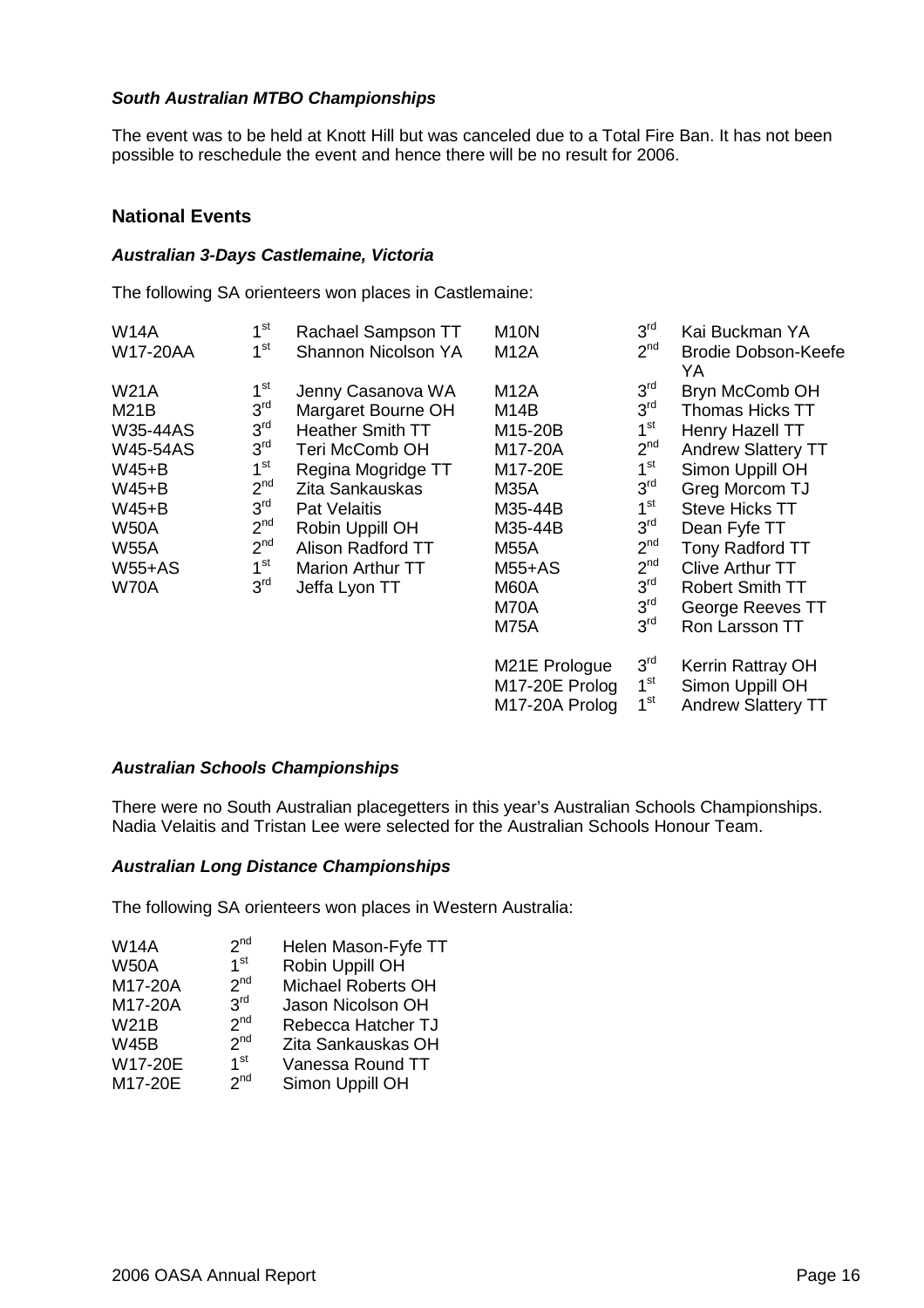## *Australian Middle Distance Championships*

The following SA orienteers won places in Western Australia:

| M14A        | 2 <sup>nd</sup> | Benjamin Lee TJ     |
|-------------|-----------------|---------------------|
| <b>M55A</b> | 3 <sup>rd</sup> | Tony Radford TT     |
| M75         | 1 <sup>st</sup> | Ron Larsson TT      |
| <b>W21E</b> | 3 <sup>rd</sup> | Susanne Casanova WA |
| W50         | 2 <sub>nd</sub> | Robin Uppill OH     |

## *Australian Sprint Distance Championships*

The following SA orienteers won places:

| W17-20E | 1 <sup>st</sup> | Vanessa Round TT |
|---------|-----------------|------------------|
| M14A    | 3 <sup>rd</sup> | Riorden Dose TT  |
| M35A    | 3 <sup>rd</sup> | Stephen Dose TT  |

## *Australian Relay Championships*

| M21E        | $3^{\text{rd}}$ | Ben Rattray, Simon Uppill, Kerrin Rattray  |
|-------------|-----------------|--------------------------------------------|
| <b>M35A</b> |                 | Stephen Dose, Dave Nicolson, Trevor Diment |

#### *Australian MTBO Championships*

| M50-59        | 2 <sup>nd</sup> | Long   | Lee Merchant TJ          |
|---------------|-----------------|--------|--------------------------|
| M50-59        | 2 <sup>nd</sup> | Middle | Lee Merchant TJ          |
| M50-59        | 2 <sup>nd</sup> | Short  | Lee Merchant TJ          |
| <b>MOpenB</b> | 1 <sup>st</sup> | Lona   | <b>Brett Merchant TJ</b> |